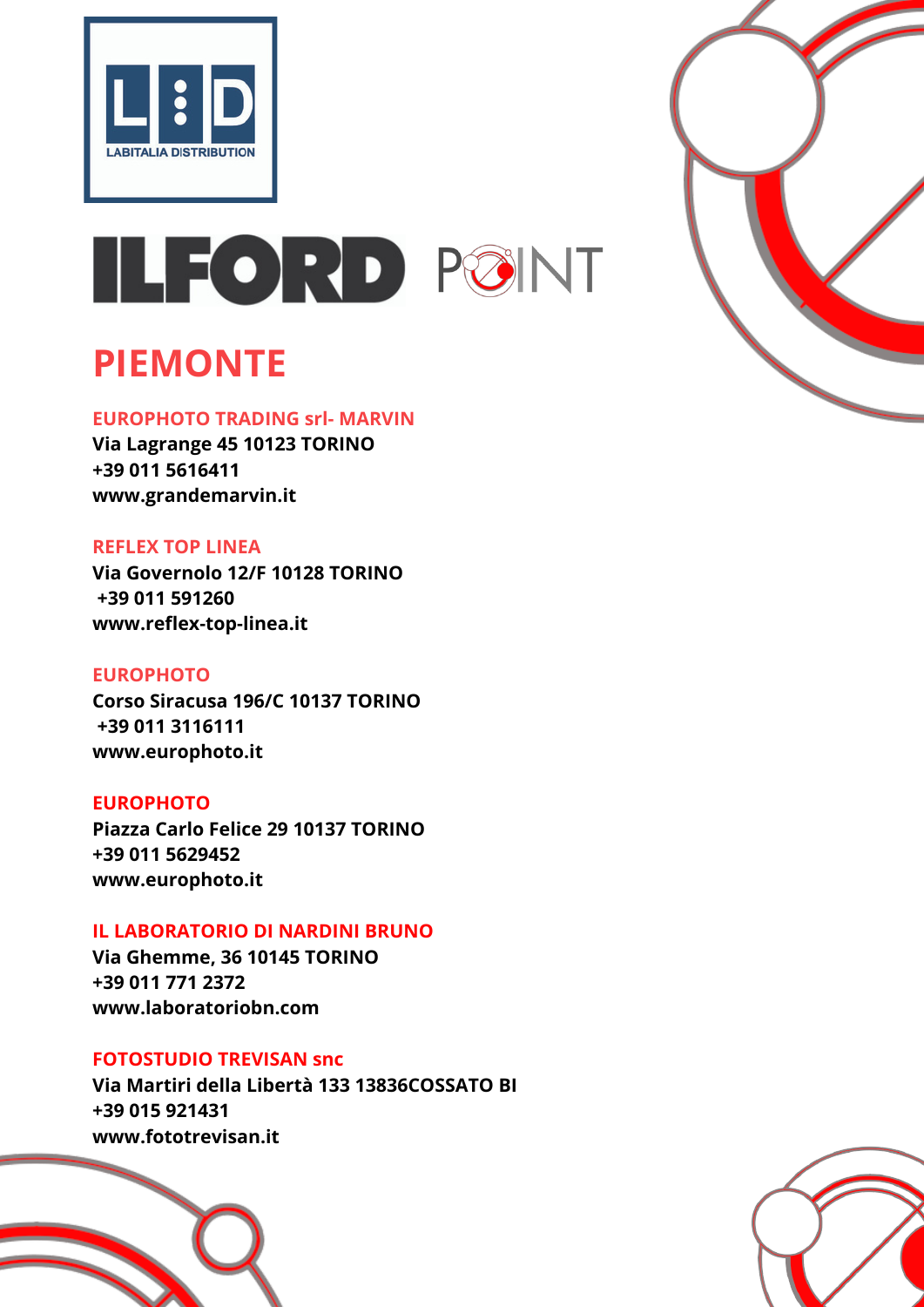



## **PIEMONTE**

## **BOTTEGA FOTOGRAFICA ALAMBRA**

**Via Giuseppe Omar, 8, 28100 Novara +39 0321 516610 www.alambraph.com**



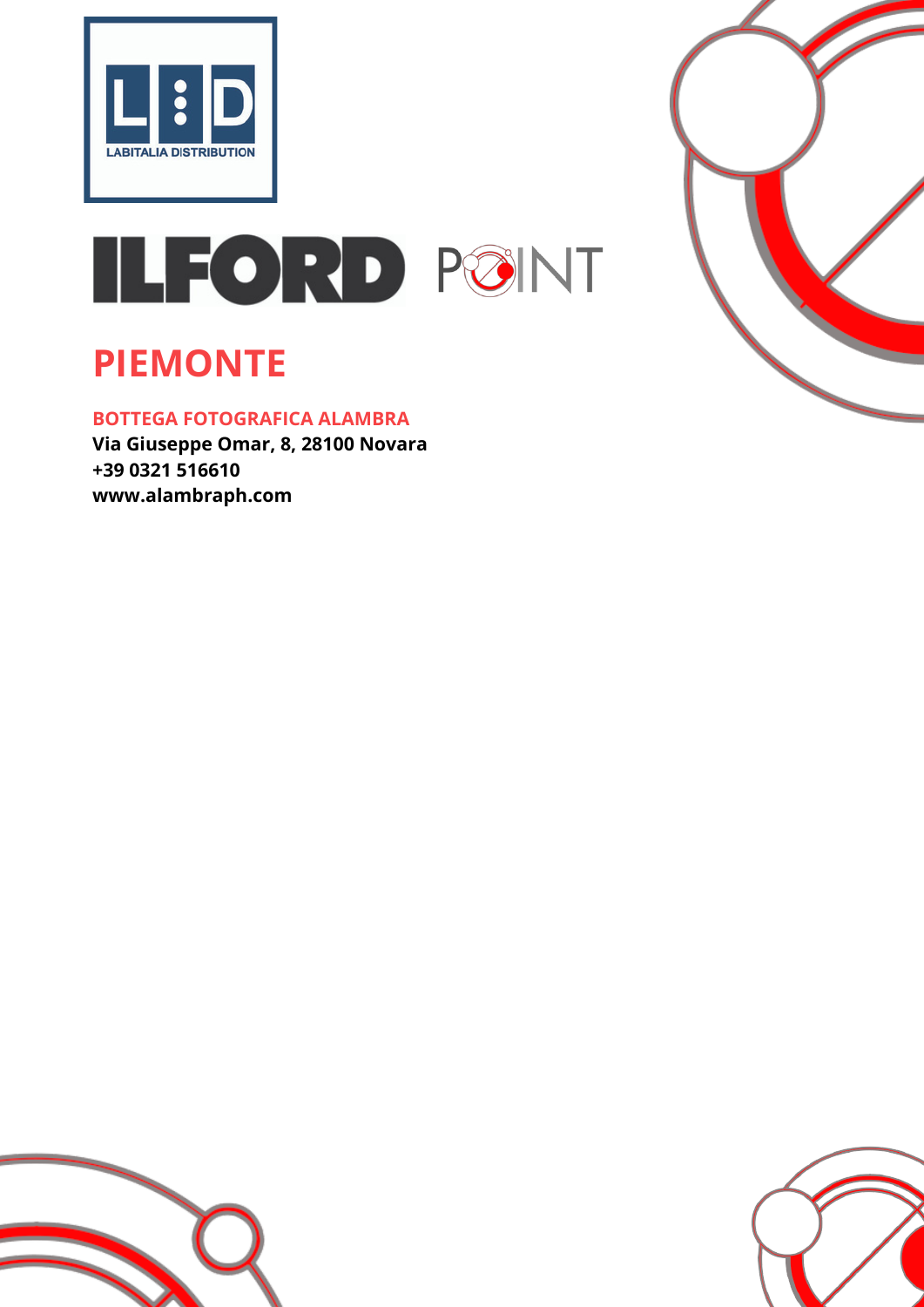



## **LOMBARDIA**

## **FOTORAPIDCENTER snc**

**Via Magenta 99 20022 CASTANO PRIMO VA +39 0331 877301 www.fotorapidcenter.it**

## **FOTO VALENTI snc**

**Via Barbara Melzi 61 20025 LEGNANO MI +39 0331 541348 www.valentifoto.it**

## **IL FOTOAMATORE MILANO**

**Piazza della Repubblica, 4 20121 MILANO MI +39 02 63793887 www.ilfotoamatore.it**

## **FOTO OTTICA CAVOUR**

**Via Fatebenefratelli, 34/36 20121 MILANO MI +39 02 6590680 www.fotootticacavour.com**

## **FOTO OBIETTIVO VIDEO**

**Piazza del Caduti, 4 24039 SOTTO IL MONTE BG +39 035 463040 www.fotoobiettivovideo.it**



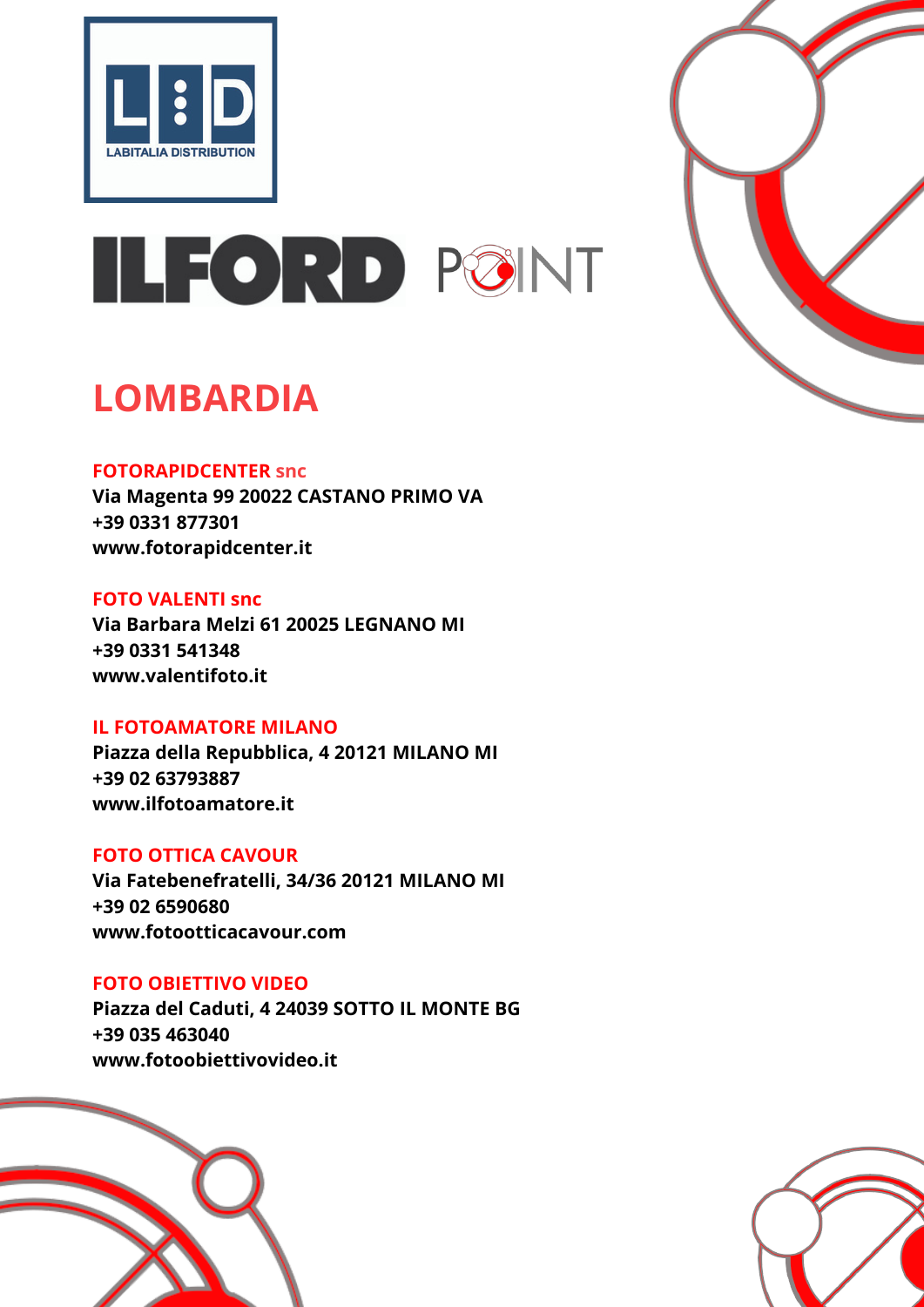



## **LOMBARDIA**

## **FAHRENHEIT**

**Via Andrea Doria 33 20124 MILANO MI +39 02 2049671 www.studiofahrenheit.it**

## **PHOTO 40**

**Via V.Foppa 40 20144 MILANO MI +39 331 9430524 www.photo40.it**

## **DE STEFANIS MARIO srl**

**Viale Ranzoni 15a 20149 MILANO MI +39 02 4046289 www.destefanissrl.it**

## **MICHELANGELO FOTOVIDEO**

**Via C. Beccaria, 3 20812 LIMBIATE Mi +39 02 99050302 www.michelangelofoto.com**

## **FOTO EXPRESS snc**

**Via A.Diaz 29 22100 COMO CO +39 031 268475 www.fotoexpresscomo.it**



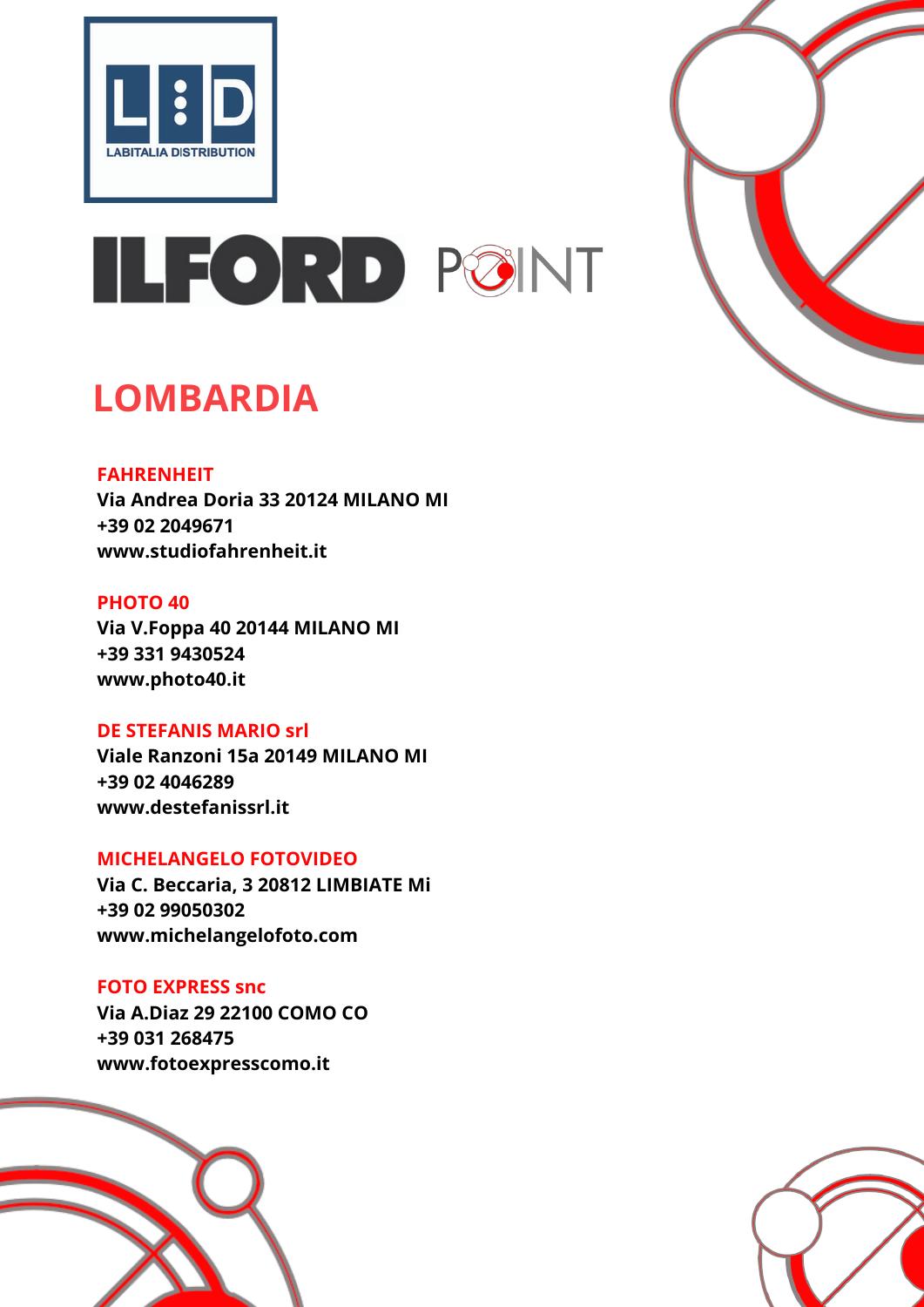



## **LOMBARDIA**

## **FOTOSTUDIO GIANNI snc**

**Via Statuto 16/G 24128 BERGAMO BG +39 035 258770 www.fotostudiogianni.com**

## **COMINELLI FOTOCINERADIOGRAFIA srl**

**Via Gramsci 7/9 25121 BRESCIA BS +39 030 3755155 www.cominellifoto.it**

## **PHOTO' 19 srl**

**Via Solferino 23 25122 BRESCIA BS +39 030 42070 www.photo19.it**

## **NEW FREE PHOTO srl**

**Via Corsica 192 25125 BRESCIA BS +39 030 349685 www.newfreephoto.it**

## **QUICK FOTO ZOOM sas**

**Via Palestro 18/B 26100 CREMONA CR +39 0372 410201 www.quicknet.it**



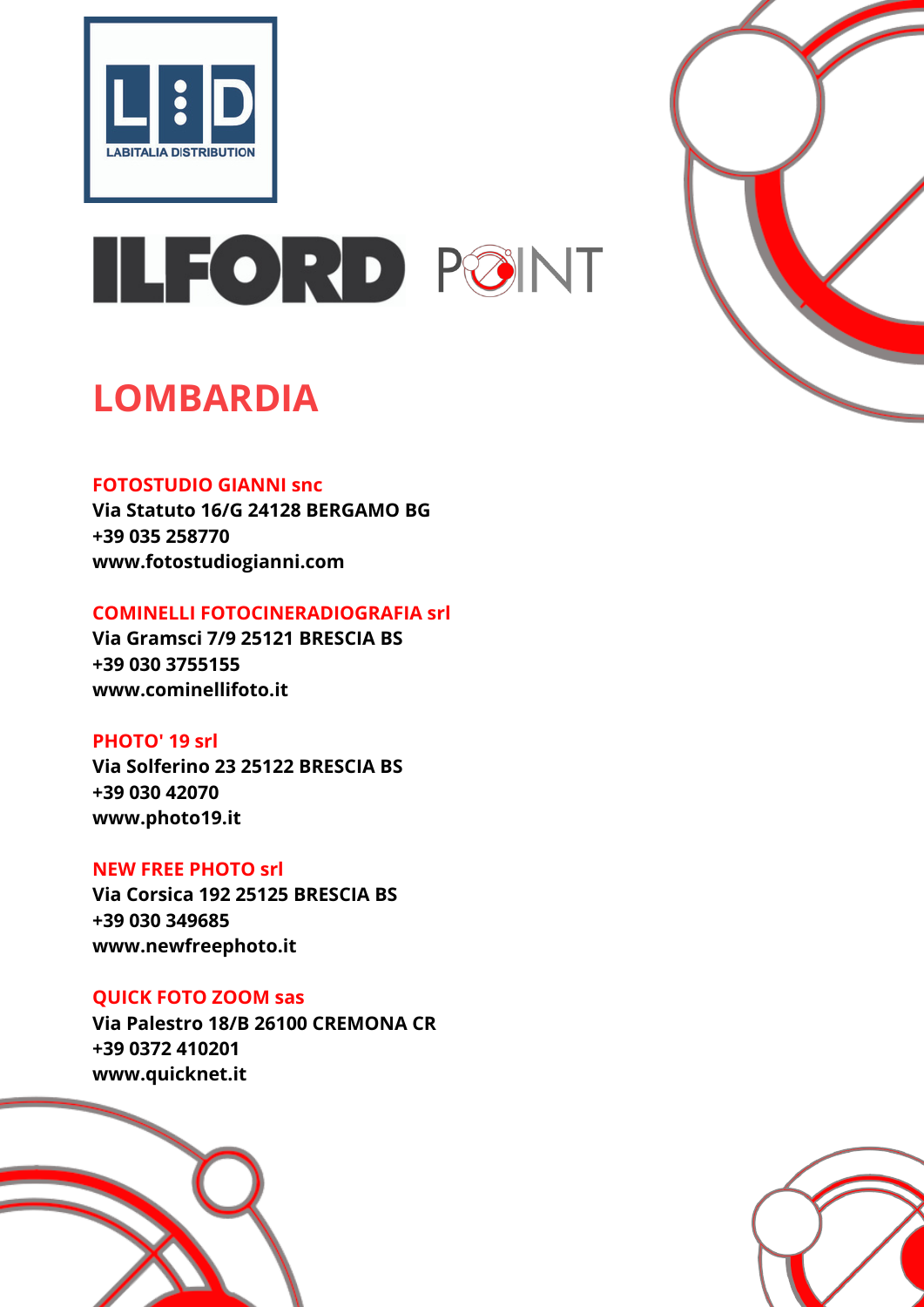



## **LOMBARDIA**

## **NUOVA FOTOQUATTRO DI LUCA RAMETTA**

**Corso Lodi, 4, 20135 Milano MI +39 02 5830 9803 https://nuova-fotoquattro-di-luca-rametta.business.site/? utm\_source=gmb&utm\_medium=referral**

## **CSS CENTRO STAMPA E SERVIZI COPISTERIA DEL TRIBUNALE**

**Via S. Barnaba, 39, 20122 Milano MI +39 02 3664 2887 https://copisteriadeltribunale.com/**

## **SPEED PHOTO DI EMMA CANEPARI**

**VIA DEGLI IMBRIANI 55/A 20158 MILANO +39 02 33220535**

## **NEW OLD CAMERA**

**Via Timavo 3 21134 Milano +39 02 3658 9216**

## **F.O.D**

**Via Padova, 175, 20127 Milano +39 02 2720 9152**



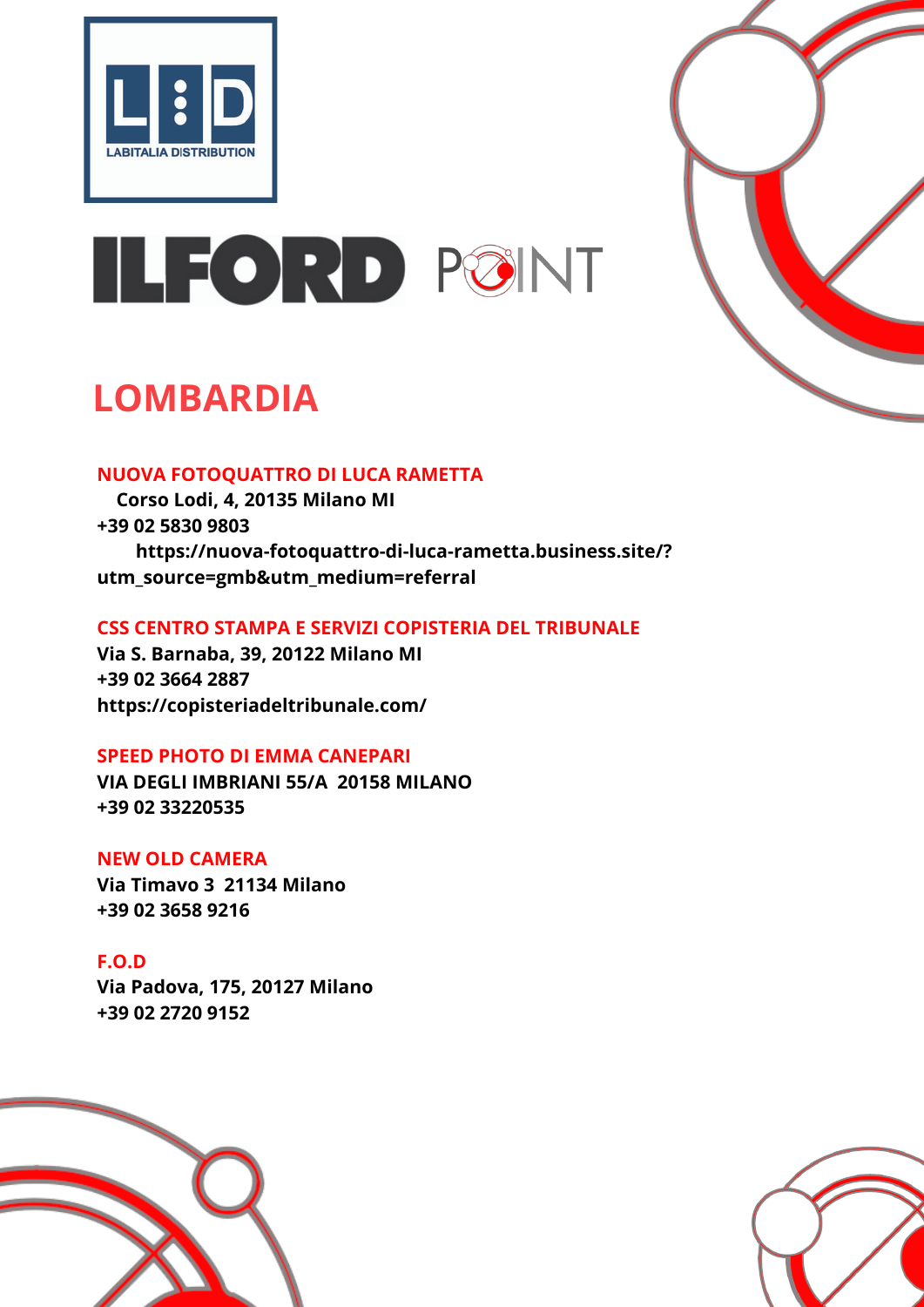



## **LOMBARDIA**

## **FOTO GIUDICI BY CLARO**

**Via E. Filiberto 13, 20139 Milano MI +39 02 315520 www.giudicionline.com**

## **PETITE PHOTO**

**Via Via S. Faustino, 16, 25122 Brescia BS +39 [347 836 6769](https://www.google.com/search?q=PETIT+PHOTO&oq=PETIT+PHOTO&aqs=chrome..69i57j0i10l3j0i22i30l6.18440j0j4&sourceid=chrome&ie=UTF-8#) www.PETITEPHOTO.IT**

## **FOTO GIUDICI SAS**

**Via Silvio Pellico 5/7 21047 Saronno VA Corso Italia 78 21047 Saronno VA +39 [0](https://www.google.com/search?q=PETIT+PHOTO&oq=PETIT+PHOTO&aqs=chrome..69i57j0i10l3j0i22i30l6.18440j0j4&sourceid=chrome&ie=UTF-8#)2 9603077 www.fotogiudici.net**



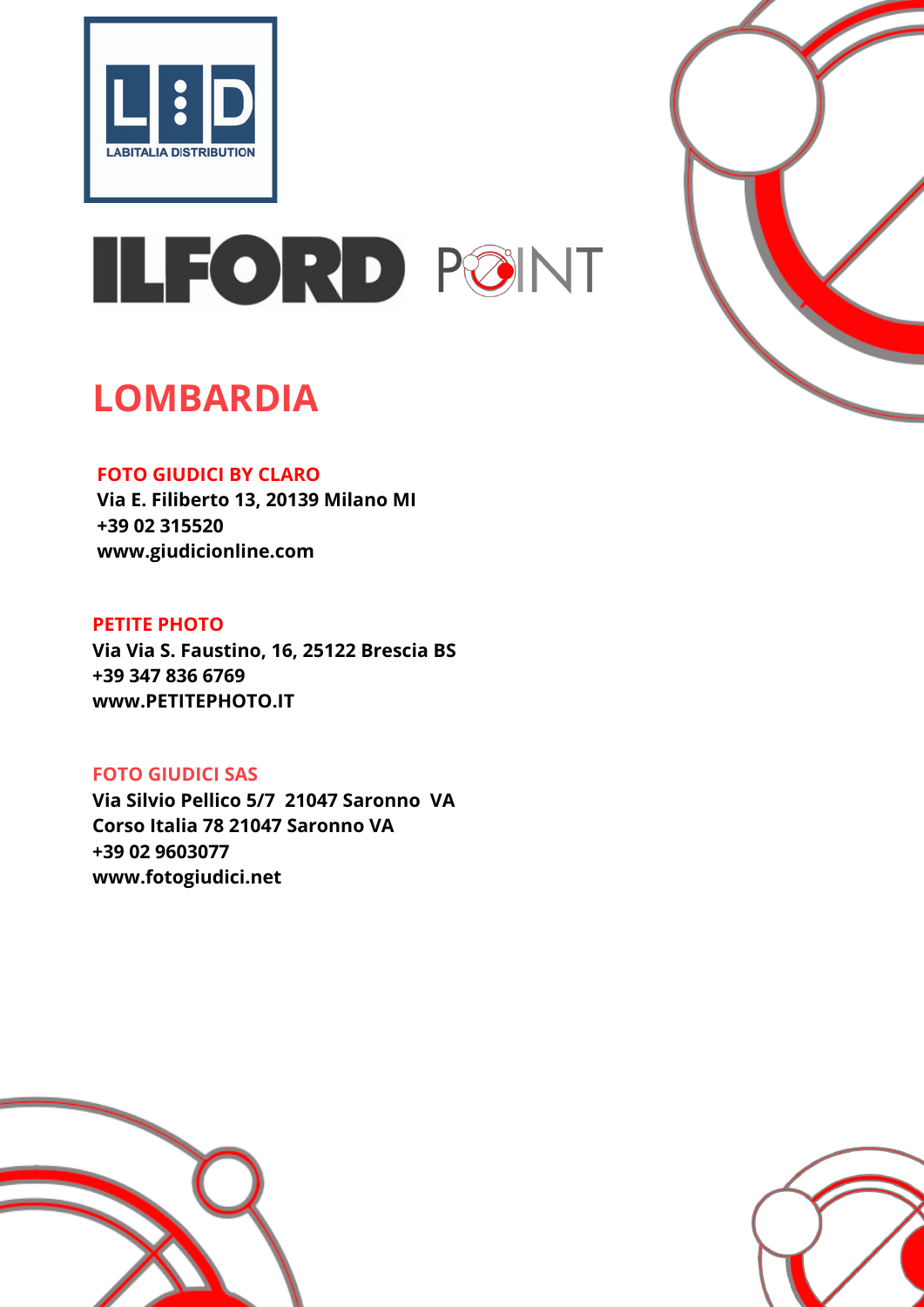



## **VENETO**

## **CENTRO FOTO VIDEO SNC**

**CANNAREGIO 5898 30121 VENEZIA VE +39 041 5230081**

## **PHOTOMARKETVIDEO SAS**

**VIA GIIUSTIZIA 49 30171 MESTRE VE +39 041 915444 WWW.PHOTOMARKET.IT**

## **FOTOSPINA**

**VIA GARIBALDI 80 31053 PIEVE DI SOLIGO TV +39 0438 82094 WWW.FOTOSPINA.IT**

## **NUOVA COLORE SRL**

**VIALE CESARE BATTISTA 23/A 31100 TREVISO TV +39 0422 579243 WWW.NUOVACOLORE.IT**

## **FOTO GORZEGNO VIA ROMA 11 37121 VERONA VR +39 045 8002183 www.fotogorzegno.com**



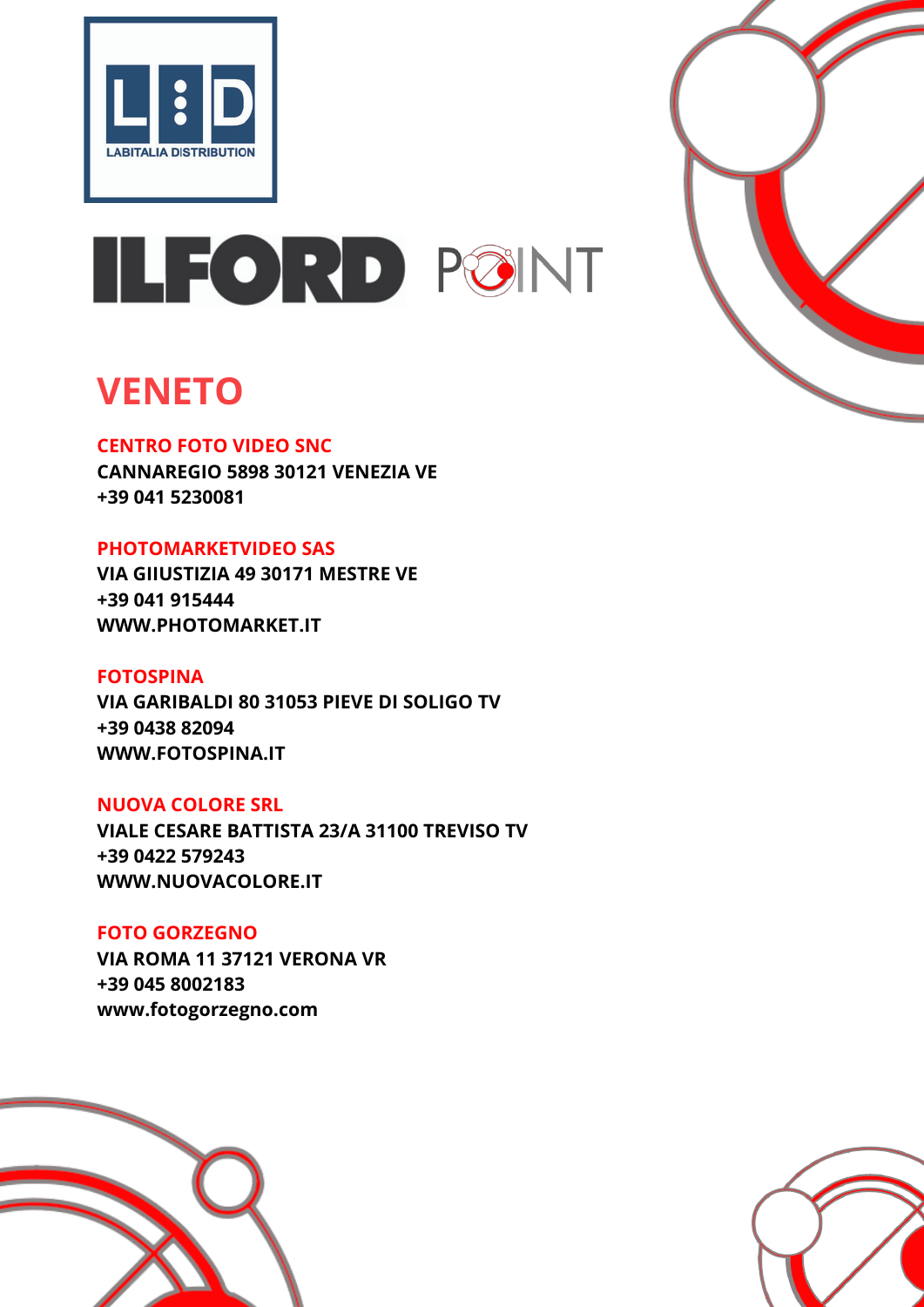



## **FRIULI- VENEZIA GIULIA**

#### **FOTO OTTICA BORGHESAN SNC**

**VIA XX SETTEMBRE 3 33097 SPILIMBERGO PN +39 0427 2249 WWW.BORGHESAN.IT**

#### **ATTUALFOTO SNC**

**VIA DELL'ISTRIA 8 37137 TRIESTE TS +39 040 771326www.attualfoto.it**

## **TRENTINO ALTO ADIGE**

#### **FOTO FLASH**

**Via Conciapelli 39 39100 BOLZANO BZ +39 0471 050260**

## **LIGURIA**

**TOP MARKET Via Cecchi 69/R 16126 GENOVA GE +39 010 5536180 www.topmarketfotovideo.com**



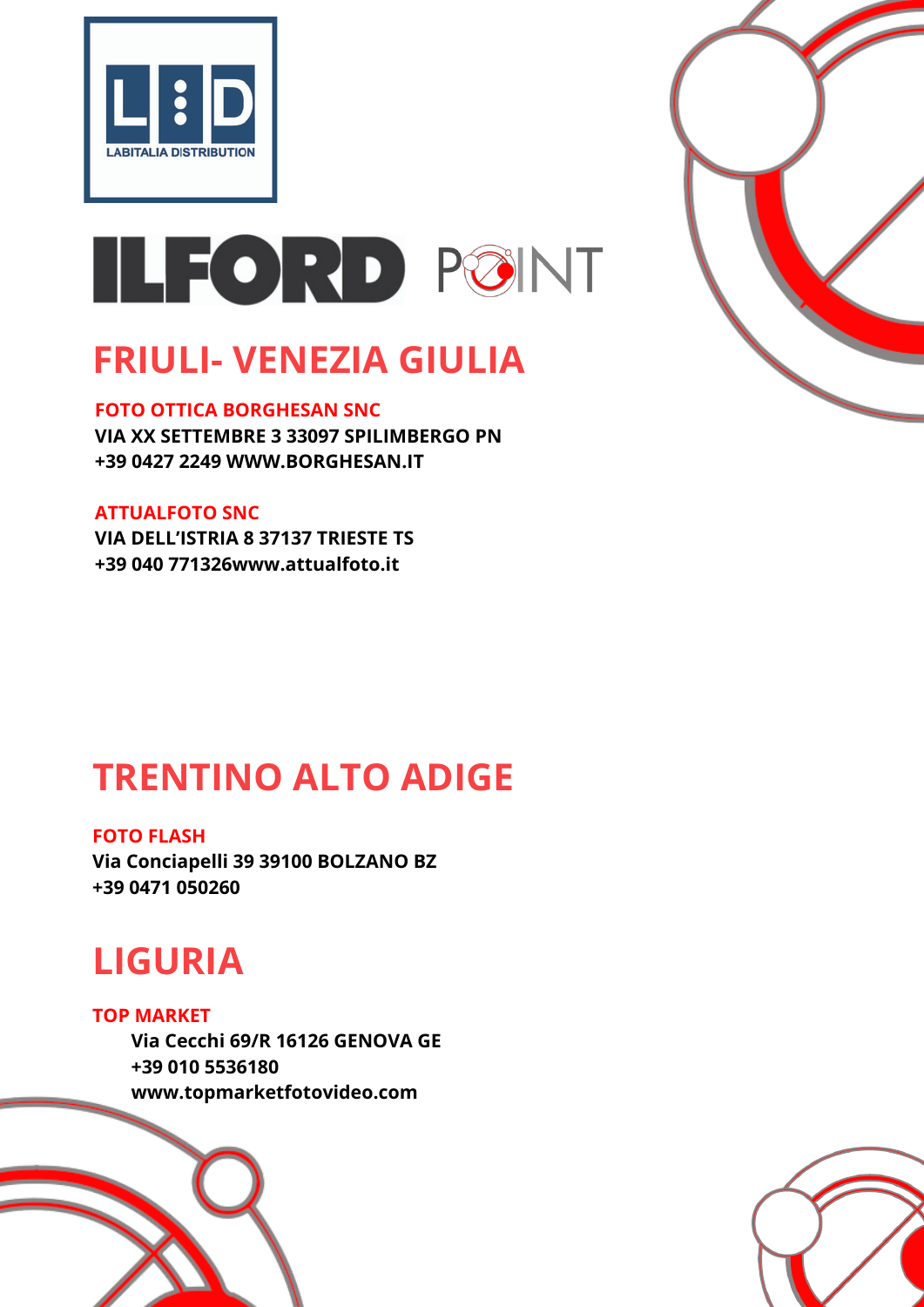



## **ABRUZZO**

## **MARSICOLOR SNC**

**VIA MONTE VELINO, 65 06705 AVEZZANO AQ +39 0836 25038**

## **FOTO LAGALLA SRL**

**CORSO SAN GIORGIO 65 64100 TERAMO TE +39 0861 242380 WWW.FOTOLAGALLA.IT**

## **COMPAGNIA IMAGO**

**VIA NAZIONALE ADRIATICA SUD 72 66023 FRANCAVILLA AL MARE CH +39 392 4112056 WWW.COMPAGNIAIMAGO.COM**

## **FOTO OTTICA PINO**

**C.SO TRENTO E TRIESTE 7/9 66034 LANCIANO CH +39 0872 712885 www.fotootticapino.com**



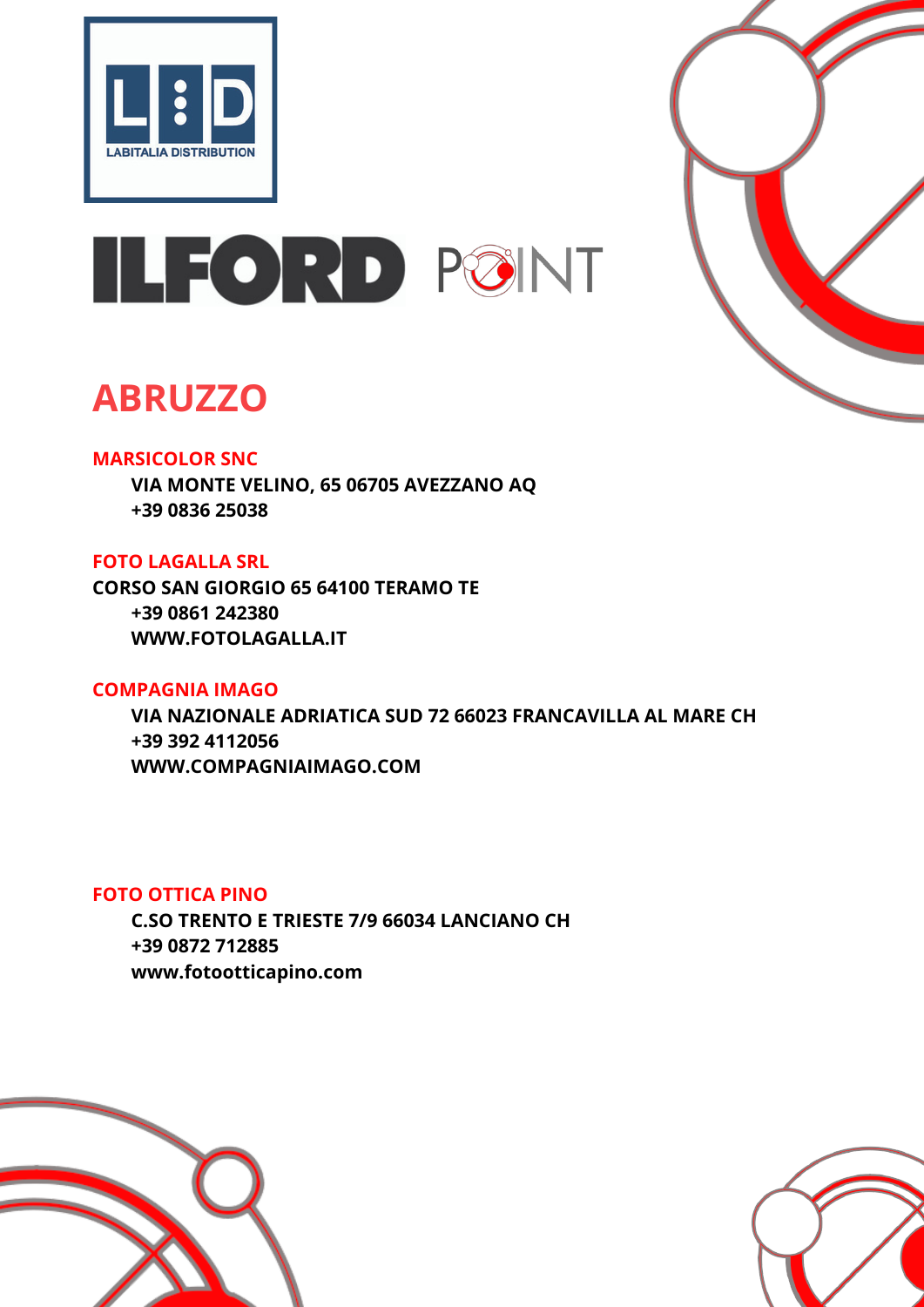



## **LAZIO**

## **ARS-IMAGO INTERNATIONAL SRL**

**VIA CAIO MARIO 25 00192 ROMA RM +39 06 96042253 WWW.ARS-IMAGO.COM**

## **DE CIANTIS ROCCO SNC**

**VIA MARSICANA 14 03039 SORA FR +39 0776 831320 WWW.ROCCODECIANTIS.COM**

## **METROPHOTO NEW SRL**

**VIALE DELLE MEDAGLIE D'ORO 248-250 00100 ROMA RM +39 06 35498666 WWW.METROPHOTO.IT**

## **CENTRO FOTOGRAFICO ROMANI**

**VIA GUIDO DE RUGGERO 46 00142 ROMA RM +39 06 5408291 WWW.CENTROFOTOGRAFICOROMANI.IT**

## **OTTICA JOLLY FOTO**

**PIAZZA SAN GIOVANNI BOSCO 73 00175 ROMA RM +39 06 71545807 WWW.OTTICAJOLLYFOTO.IT**



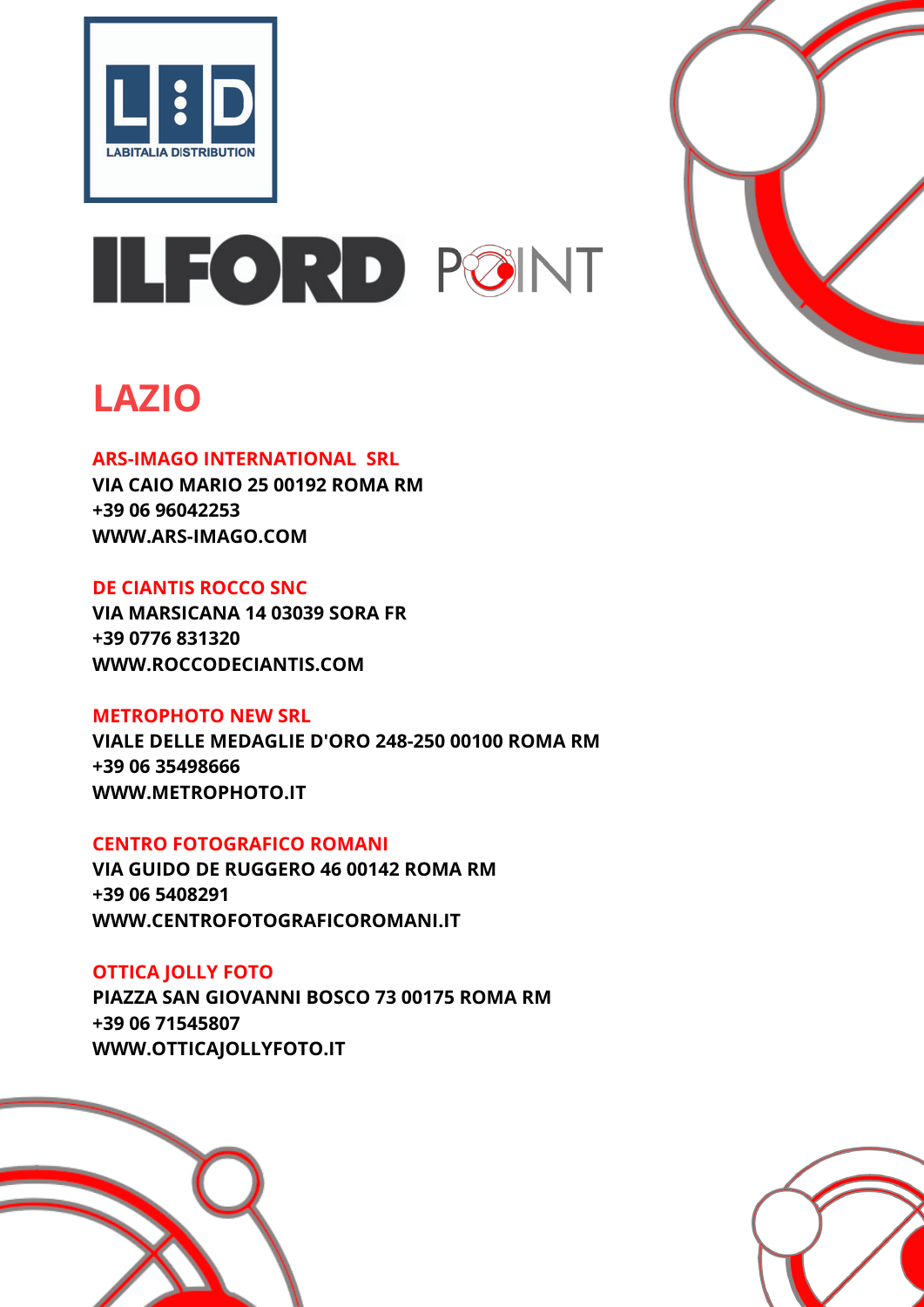



## **LAZIO**

## **IL FUOCO DELLA FOTOGRAFIA SRL**

**VIA SANTA MARIA MAGGIORE 143/B 00184 ROMA RM +39 06 4884302 WWW.ILFUOCODELLAFOTOGRAFIA.COM**

#### **IL FOTOAMATORE ROMA**

**VIA PIAVE 8/A 00187 ROMA RM +39 06 42014243 WWW.ILFOTOAMATORE.IT**



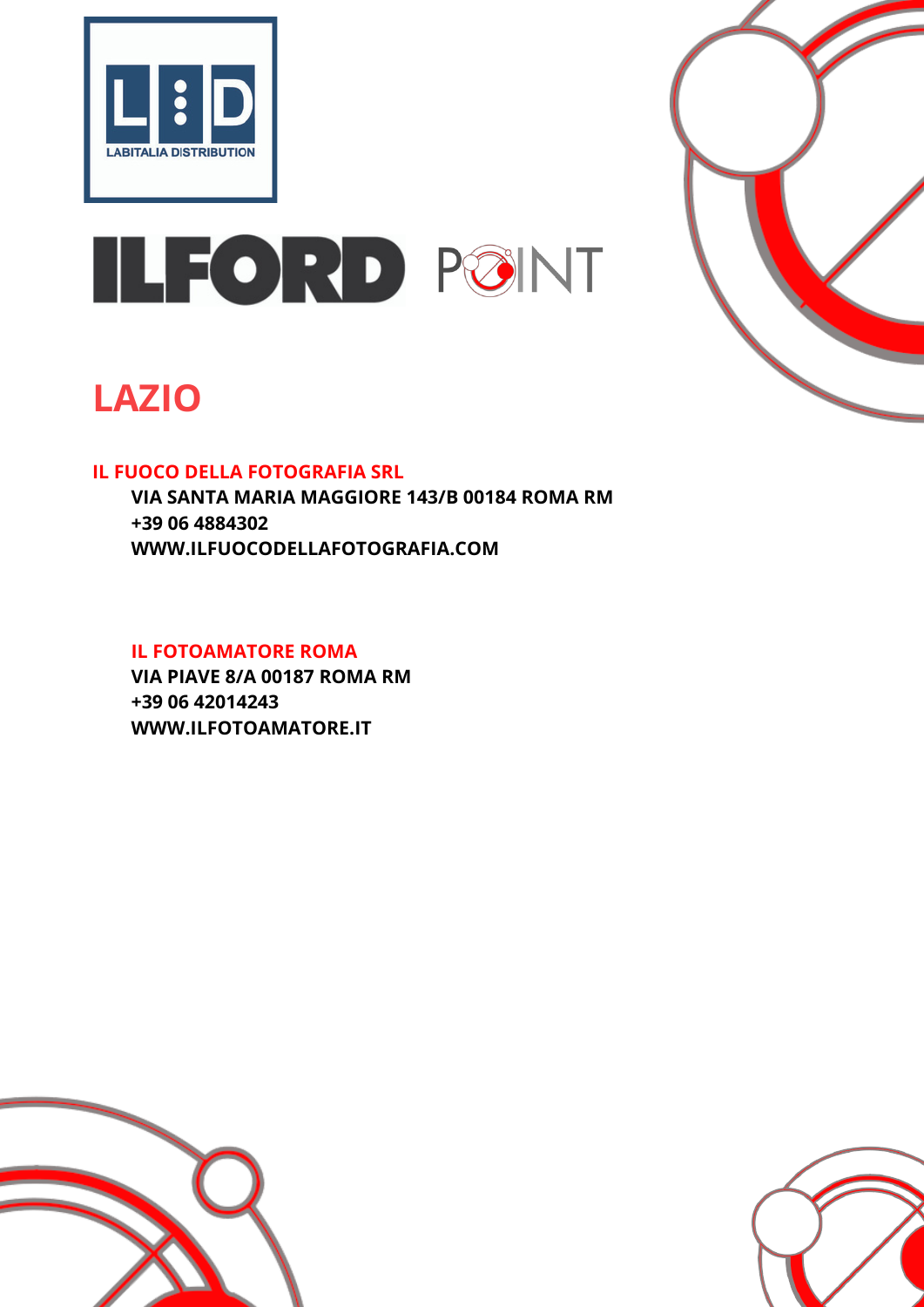



## **MARCHE**

## **ZONA IMMAGINE**

**VIA PISACANE 76/1 60019 SENIGALLIA AN +39 071 4608752 WWW.ZONAIMMAGINE.IT**

## **CANDOLFI GINO**

**VIA DEL PRATO 9 60035 JESI AN +39 0731 53668 WWW.FOTOCANDOLFI.IT**

## **FOTO PUCCI MAURO**

**VIA SAN LAZZARO 14/B 61032 FANO PU +39 0721 802678**

**FOTO CAPRI SNC**

**VIA GARIBALDI 5 61032 FANO PU +39 0721 800886**



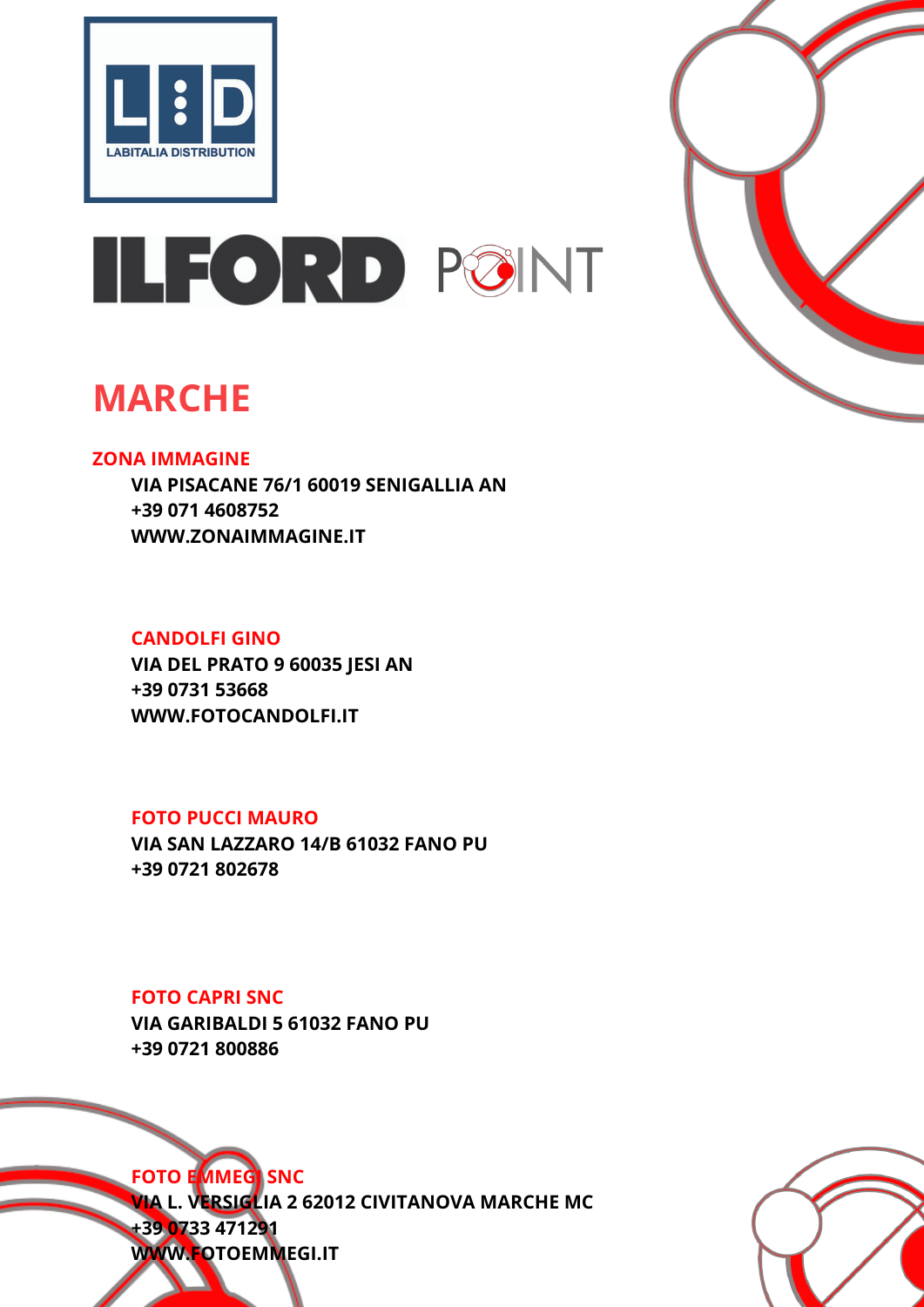



## **MARCHE**

## **ZFOTO OTTAVIANI UGO**

**CORSO GARIBALDI 16 62029 TOLENTINO MC +39 0733 972451 FOTOOTTAVIANI@TISCALI.IT**

## **PHOTOGRAM VIA PAPA GIOVANNI XXIII 35 63015 MONTE URANO FM +39 0734 8402026 WWW.PHOTOGRAM.IT**



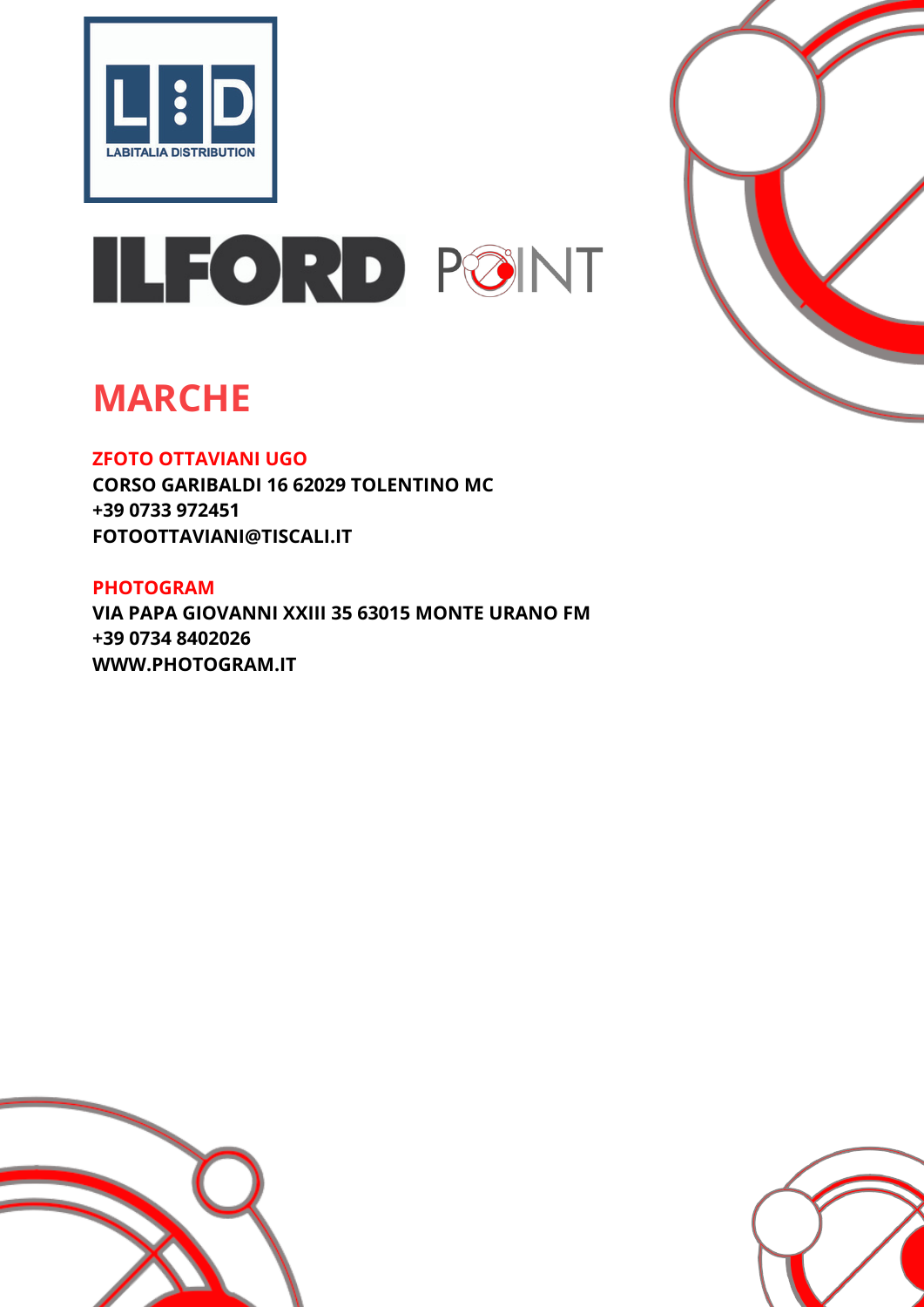



## **EMILIA ROMAGNA**

**PIETRO ROCCHETTA CASADIO ANTICO STUDIO FOTOGRAFICO "FOTO CASADIO" DAL 1896 IN BOLOGNA VIA UGO BOSSI 9 40121 BOLOGNA BO**

**+39 051 1222780 WWW.FOTOCASADIO.COM**

## **L'IMMAGINE SAS**

**VIA MANZONI INTERNO 6 40121 BOLOGNA BO +39 051 226413 WWW.LIMMAGINEFOTOCINE.IT**

## **OTTICA PAOLETTI**

**VIA CLAVATURE 9/D 40124 BOLOGNA BO +39 051 225530 WWW.PAOLETTIONLINE.IT**

## **FOTO PRISMA SRL**

**VIA CASTIGLIONE 86/A 40124 BOLOGNA BO +39 051 221620 WWW.FOTOPRISMA.BO.IT**

## **PHOTOGRAFIA SRL**

**VIA A. RIGHI, 32 40126 BOLOGNA BO +39 051 238258 www.arcobalenofoto.it**



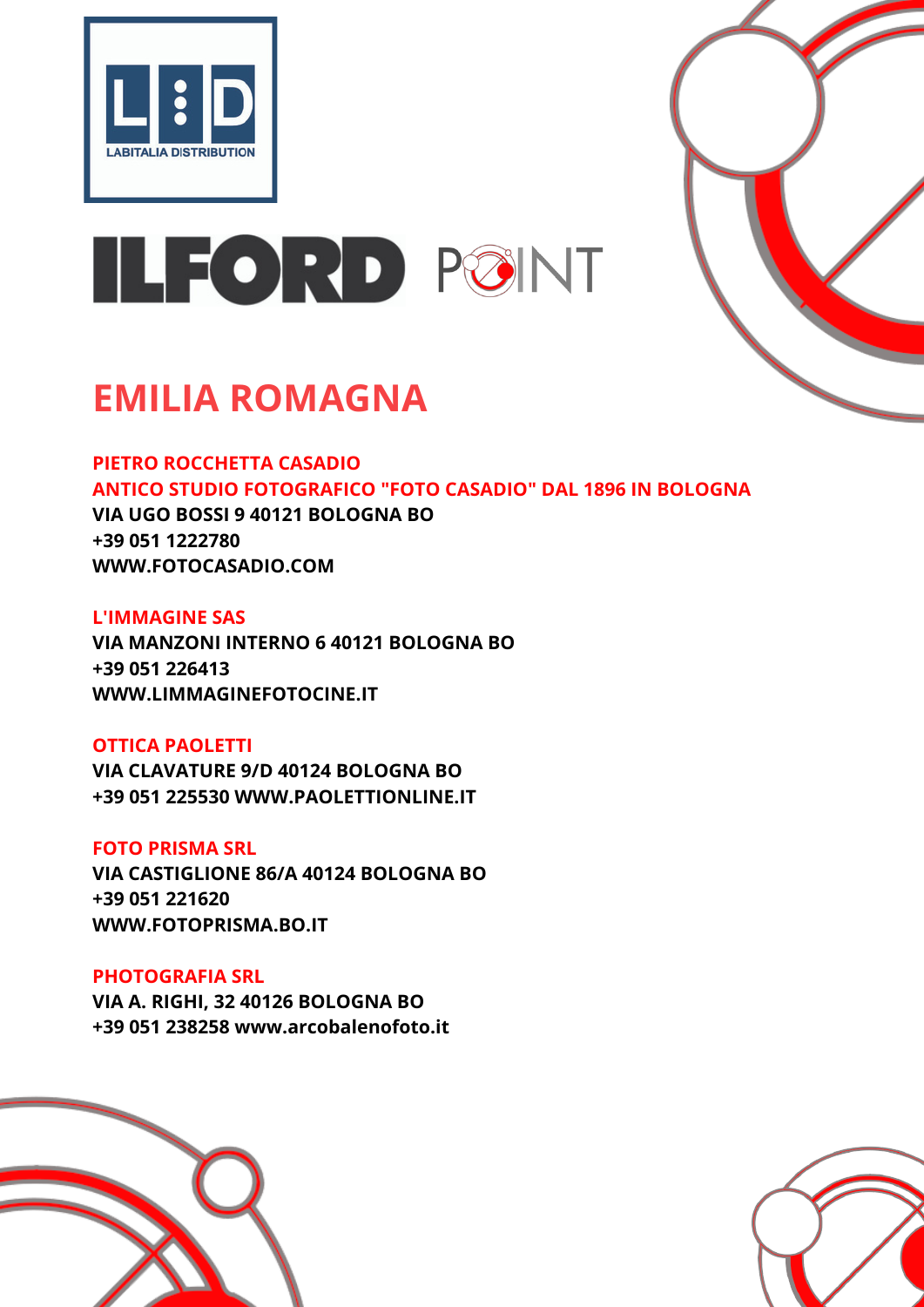



## **EMILIA ROMAGNA**

#### **ARCOBALENO**

**VIA RIGHI 32 40126 BOLOGNA BO +39 051 238258 WWW.ARCOBALENOFOTO.IT**

## **IL FOTOAMATORE BOLOGNA**

**VIA STALINGRADO 16/7A 40128 BOLOGNA BO +39 051 6312444 WWW.ILFOTOAMATORE.IT**

## **GIULIO LIMONGELLI**

**VIA MAZZINI 113/D 40137 BOLOGNA BO +39 051 392386 WWW.STUDIOFINEART.IT**

## **FOTOSTUDIO SILMAR SRL**

**VIALE CARDUCCI 34/36/38 41012 CARPI MO +39 059 686995 www.studiosilmar.com**

## **NUOVA FOTOGRAFIA PINI PARIDE**

**Via Panaro 3 41042 FIORANO MODENESE MO +39 0536 830429 www.nuovafotografiapini.it**



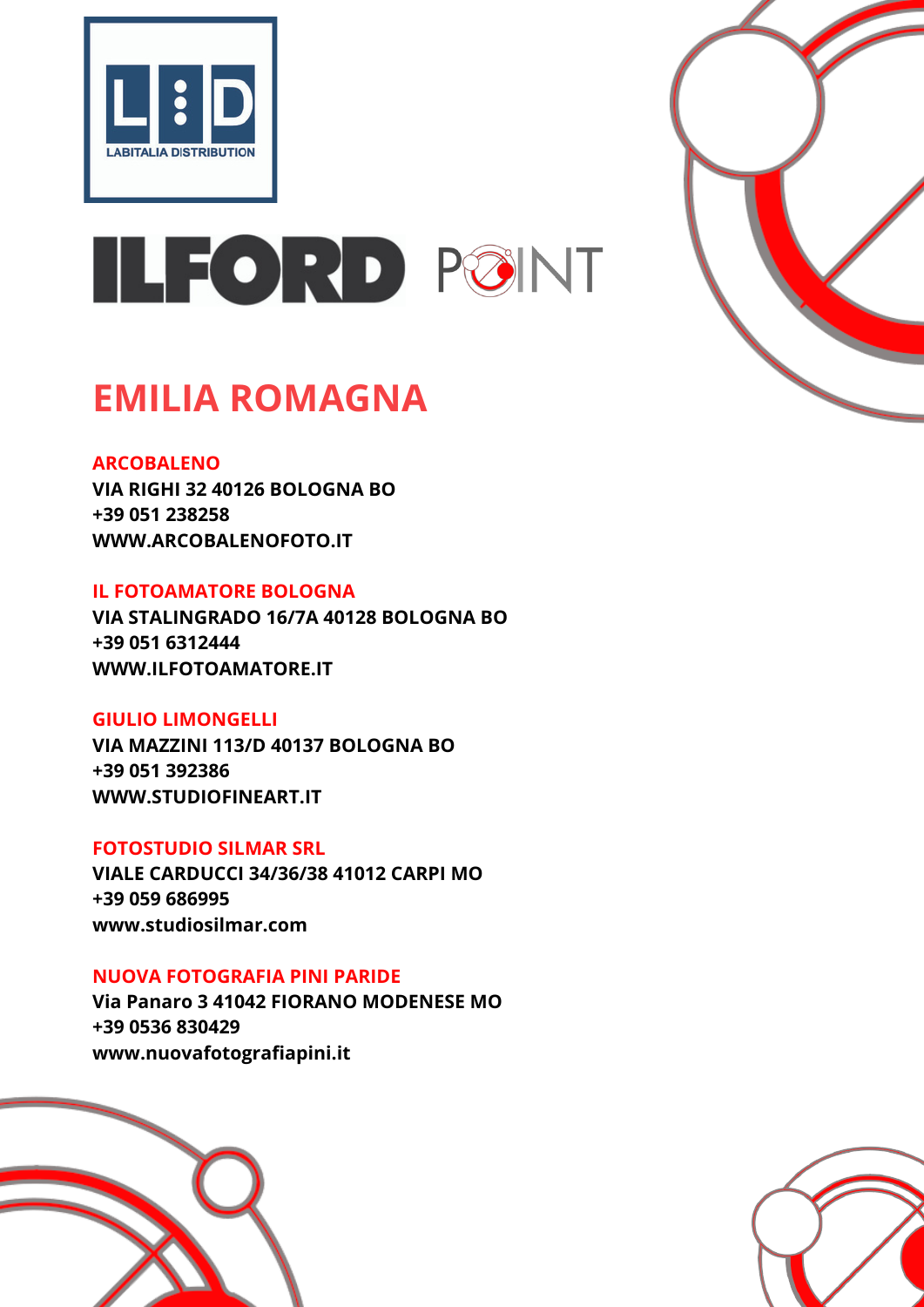



## **EMILIA ROMAGNA**

## **AFOTO CLUB VIGNOLA SNC**

**VIA MINGHELLI 8 41058 VIGNOLA MO +39 059 772039 WWW.FOTOCLUBVIGNOLA.IT**

## **G.F SAS**

**VIALE BUON PASTORE 252 41100 MODENA MO +39 059 391211 WWW.GFFOTOCENTER.IT**

## **FOTO DOTTI SRL**

**VIALE STORCHI 281 41100 MODENA MO +39 059 821000 WWW.FOTODOTTI.IT**

#### **FOTO ORLANDO**

**VIA REVERBERI 32 42027 MONTECCHIO EMILIA RE +39 0522 864858 WWW.FOTO-ORLANDO.IT**

**FOTO MATTIOLI SRL VIA MONTE ETNA, 2 42123 REGGIO EMILIA RE +39 0522 521220 www.fotomattioli.it**



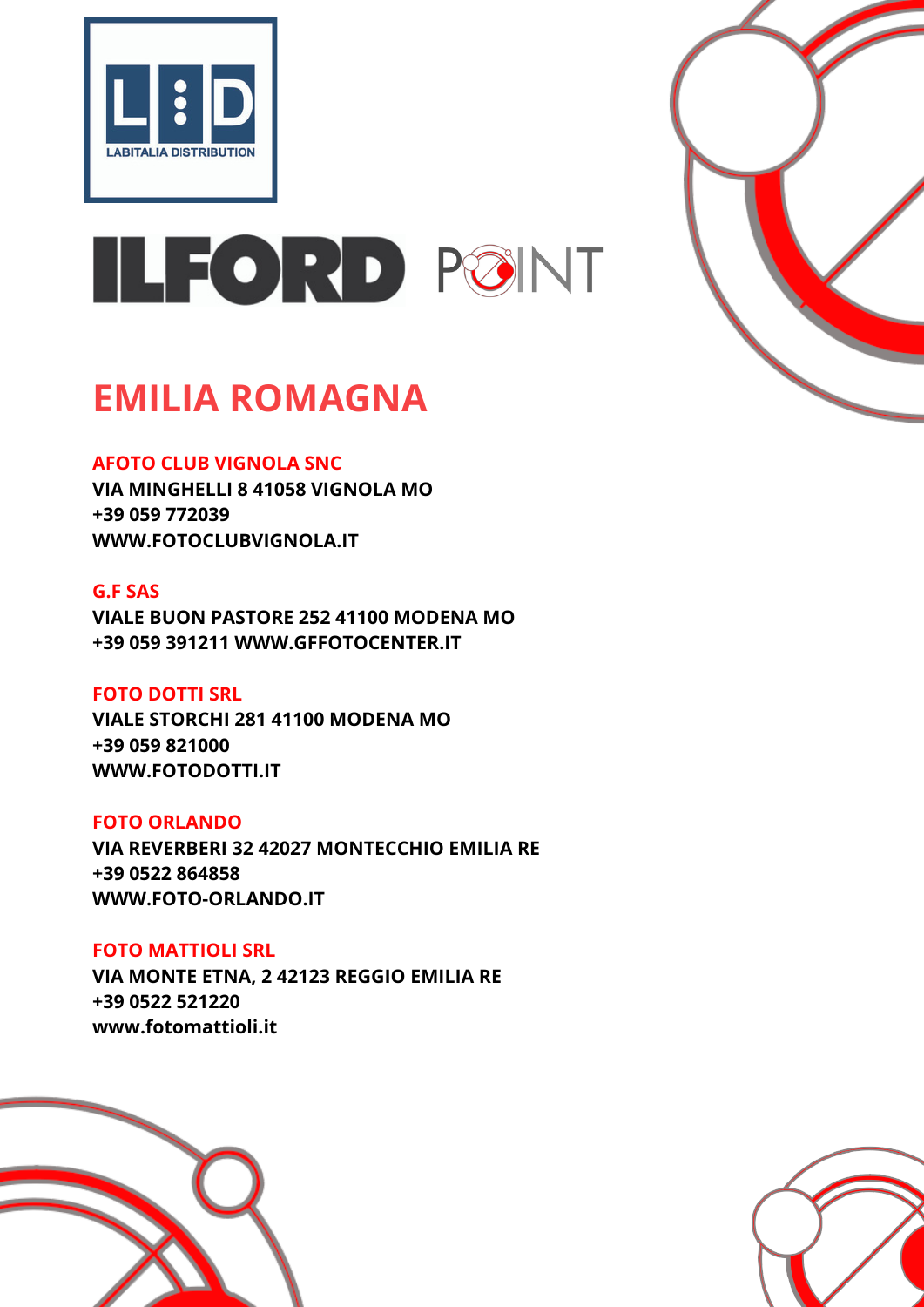



## **EMILIA ROMAGNA**

## **LUCA MONDUCCI FOTOGRAFO**

**STRADA AL COLLEGIO DEI NOBILI 3A 43121 PARMA PR +39 348 2604628 WWW.MONDUCCI.IT**

## **PHOTO SHOP**

**VIA SILVIO PELLICO 10 43125 PARMA PR +39 0521 293570 WWW.PHOTOSHOPPARMA.IT**

## **FOTO PANDINI**

**VIA GARIBALDI 121 44100 FERRARA FE +39 0532 202821 WWW.FOTOPANDINI.IT**

## **FOTOLABORATORIO MAGNANELLI**

**VIA DEL FIUME, 4 47824 POGGIO BERNI RN +39 0541 629163 WWW.MAGNANELLIANALOGIC.COM**

## **FOTO KINO**

**VIALE DANTE 255 47838 RICCIONE RN +39 0541 648622 www.fotokinoriccione.com**



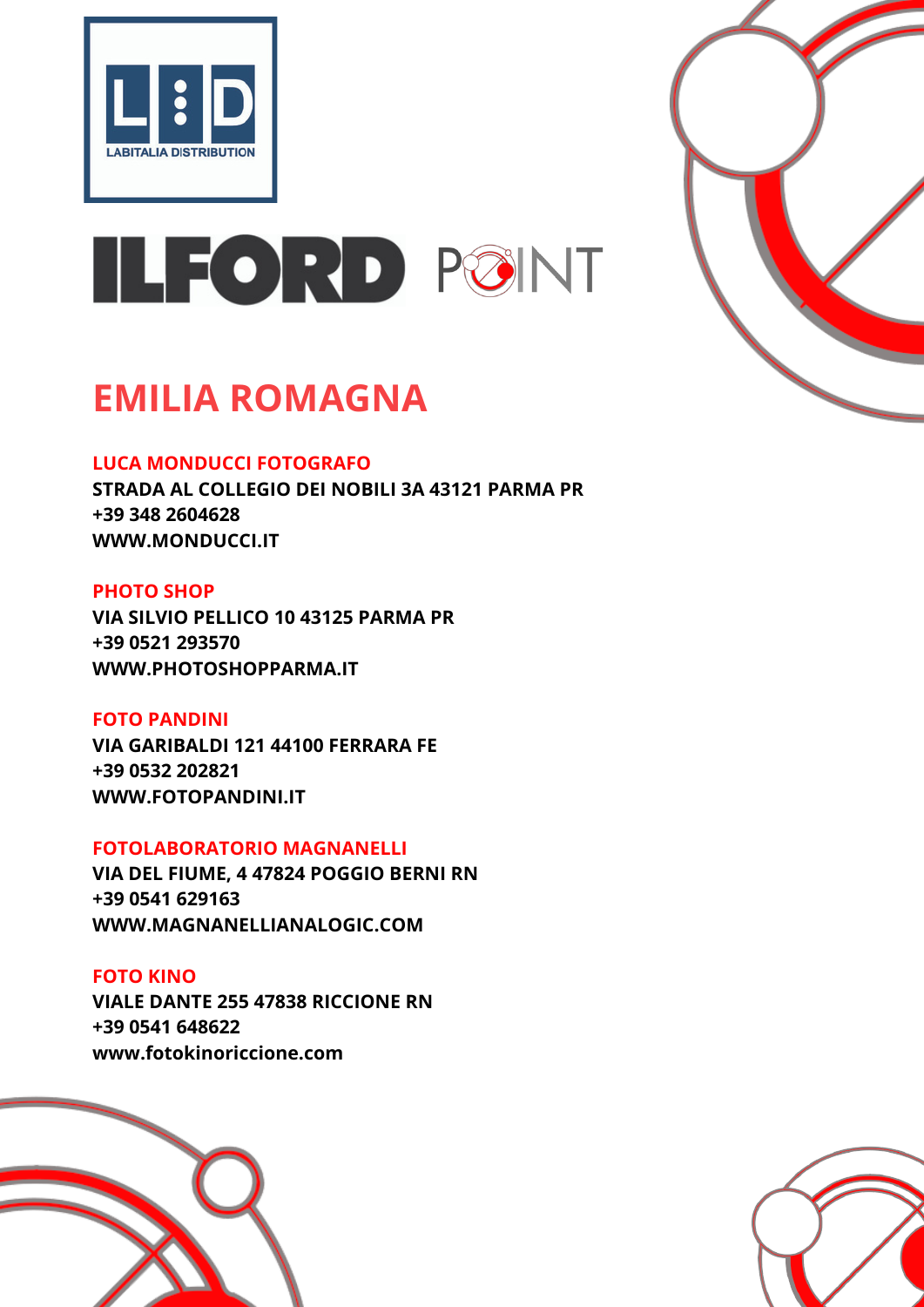



## **EMILIA ROMAGNA**

## **NON SOLO PIXEL**

**CORSO FARINI 71 48026 RUSSI RA +39 0544 583330 WWW.NONSOLOPIXEL.BIZ**

#### **FOTO FLASH SAS**

**VIA T.GULLI 161/A 48122 RAVENNA RA +39 0544 420263 www.fotoflash.ws**

**TOP FOTO SNC CENTRO COMMERCIALE EUROTORRI PIAZZALE BALESTRIERI 19/A 43100 PARMA (PA) +39 0521 030833 www.topfoto.it**